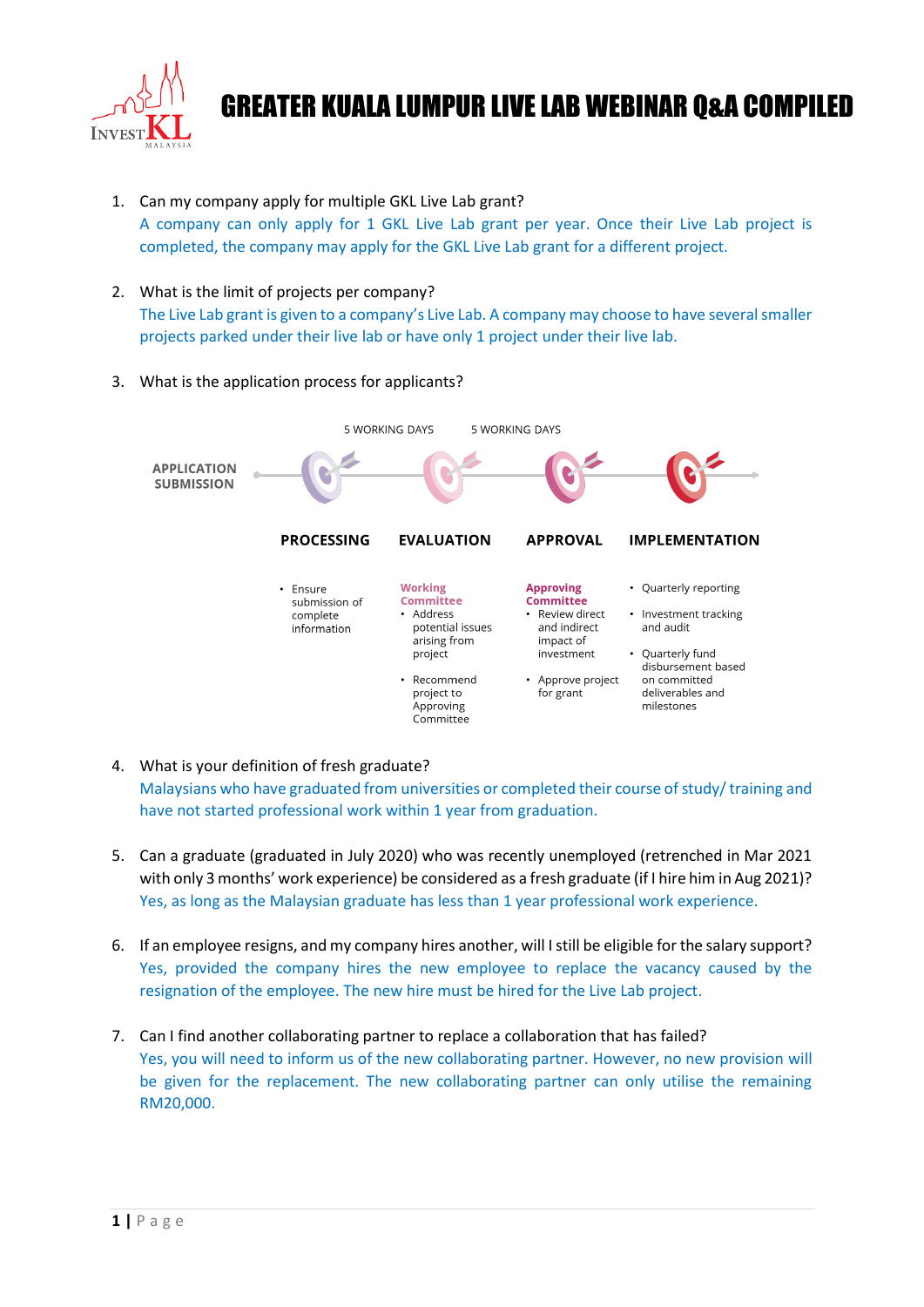

8. If my company outsources the development to a 3rd party developer, is that considered a SME collaboration?

It depends on what is being outsourced. The intention of the collaboration is for the foreign company to co-develop, trial and potentially commercialise the innovation with a local SME so that the local SME will be able to gain knowledge or technology in developing new ideation/ innovative solutions.

- 9. What does the collaboration grant cover? The collaboration grant covers the collaborating partner's expenses related to researchers cost, publications, allocated manhours, vendor services, and acquisition of equipment, amongst others.
- 10. If I am approved of 2 collaborations at time of application, but found another 2 more collaborations 5 months later, can I apply for additional grant? Unfortunately, the company cannot apply for additional grant once the grant is approved and allocated for your project.
- 11. Can expatriate enjoy the salary support? The grant does not have salary support for expatriate as the intention of the salary support is to ensure job opportunities for Malaysians.
- 12. How long will the grant last for? The approved grant per company's Live Lab is for 12 months.
- 13. Can I claim for expenses that has been incurred by my collaboration partner?

Committee will deliberate to approve/reject the extension of time.

The company may make a claim incurred for the collaboration under the RM70,000 project grant or RM20,000 collaboration grant for expenses incurred by the company or by their collaboration partner(s) based on the collaboration agreement. The company is then obligated to transfer the grant amount to the collaboration partner. As part of our due diligence, InvestKL may do audit on the companies.

- 14. What happens if my project is delayed after getting approved of the grant? If the delay changes the milestone delivery and completion of the Live lab project, the company should inform InvestKL as soon as possible and apply to change the timeline. The company should provide strong justification to support the request to change the timeline. The Approving
- 15. How does InvestKL conduct the audit? Is the audit restricted to my company or will it also include my collaboration partners, clients and suppliers? InvestKL has the right to conduct the audit either by hiring a third party or to request the company to provide additional supporting documents. If the audit is to be conducted by a third party, then the cost of the audit will be borne by the company. InvestKL will not use a third party audit unless there is some major unusual pattern/activity.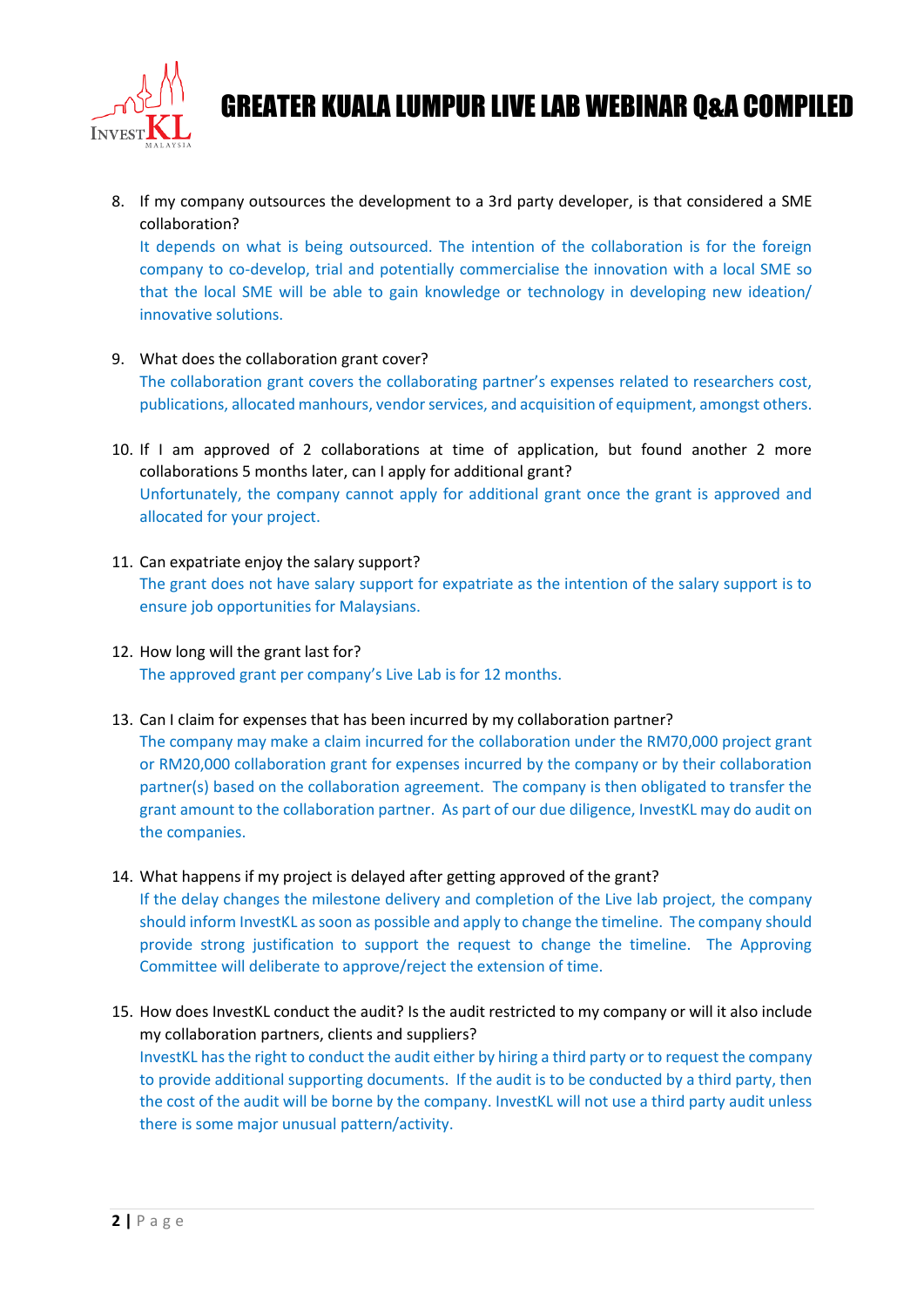

16. What exactly is Greater KL? Klang Valley, PJ, Selangor? Do you have map?

Greater Kuala Lumpur, also known as the Klang Valley, is defined as the area covered by 10 municipalities, each governed by local authorities. It borders Selayang, Kajang, Sepang, and Klang.



- 17. Can the POC be performed outside of GKL, but the development team is based in GKL? Yes.
- 18. How does the initiative fit with encouraging foreign companies to make KL a sandbox/lab, when more recently foreign talent from these companies cannot work here so easily/get employment pass extensions? Will you facilitate this? Thank you!

Malaysia, as an open trading nation is not spared from the impact of the COVID-19 outbreak on productivity, supply chains and growth plans of many businesses. As the country battles to contain the pandemic, continuous efforts are being rolled out to attract, protect and retain investments. This includes the establishment of a One Stop Centre (OSC) to ease the movement of business travellers by expediting the approval of their entry to do business in Malaysia.

For the purposes of expatriate employment and employment pass renewal for approved positions, employers are required to refer to the Immigration Department of Malaysia's expatriate guidelines that are frequently updated in response to the evolving pandemic situation. InvestKL is able to facilitate foreign talent employment passes in relation to the Live Lab, subject to terms and conditions.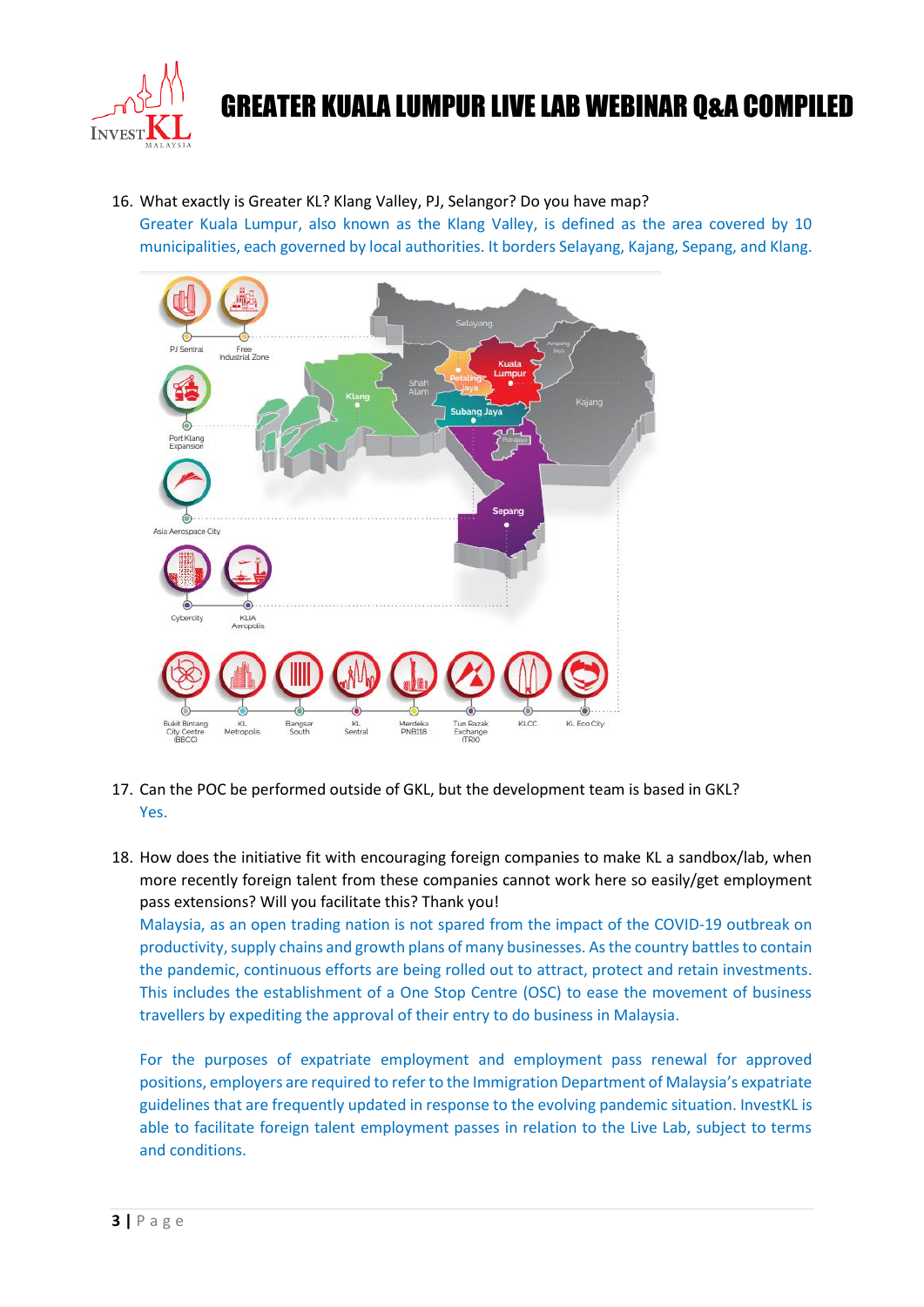

19. My previous experience of Malaysia is of high import tariffs for fully assembled products to incentivise local supply and assembly. Will this programme still apply the same rules, or will there be relaxation of previous import rules?

Malaysia has concluded several regional and bilateral free trade agreements and several more are still under negotiation. One of the key features of free trade agreements is the preferential tariff treatment accorded to member countries.

Regardless, existing Royal Malaysian Customs Department (RMCD) rules apply to the Live Lab programme. However, relaxation may be reviewed on a case-by-case basis if the Live Lab project provides strong and reasonable justifications such that the existing rules cause significant industry-wide impact.

20. Hi there, does the participating foreign company need to have a registered legal entity to qualify for this?

Yes, the foreign company needs to have a locally registered and incorporated legal entity in Malaysia to qualify for the live lab grant program.

21. Is there a minimum Malaysian % ownership of the local company, in order to apply for the GKL grant?

For the purposes of the grant program application, it is eligible only for foreign company with at least 51% foreign ownership. The collaboration grant is eligible for the local SME company through a collaboration with the foreign company. The minimum Malaysia % ownership of a local SME company is 51%.

22. To determine eligibility, would the projects undergo assessments? If so, what are the assessment criteria?

Projects must involve new technology and innovation to create, test and commercialise. Digital technologies or technology enablers such as AI, Robotics, and data analytics should drive your game-changing innovations. Projects are also be evaluated based on elements of economic empowerment, environmental sustainability and social re-engineering. Apart from that, the programme looks favourably at projects that result in Intellectual Property (IP) creation, with the potential of scaling up to regional markets.

- 23. Who will be sitting as the review/approval committee? The approval committee is represented by InvestKL's senior management team.
- 24. How many companies are you accepting under this programme? There is no limit to the number of companies we accept for the programme, subject to availability of grant.
- 25. Can you share some examples of qualifying projects? Does my company's investment to ecommerce platform qualify? The Live Lab program looks favourably at foreign companies experimenting with new ways to solve the most challenging problems in the world today. Investing by way of outrightly allocating money in an ecommerce platform does not qualify.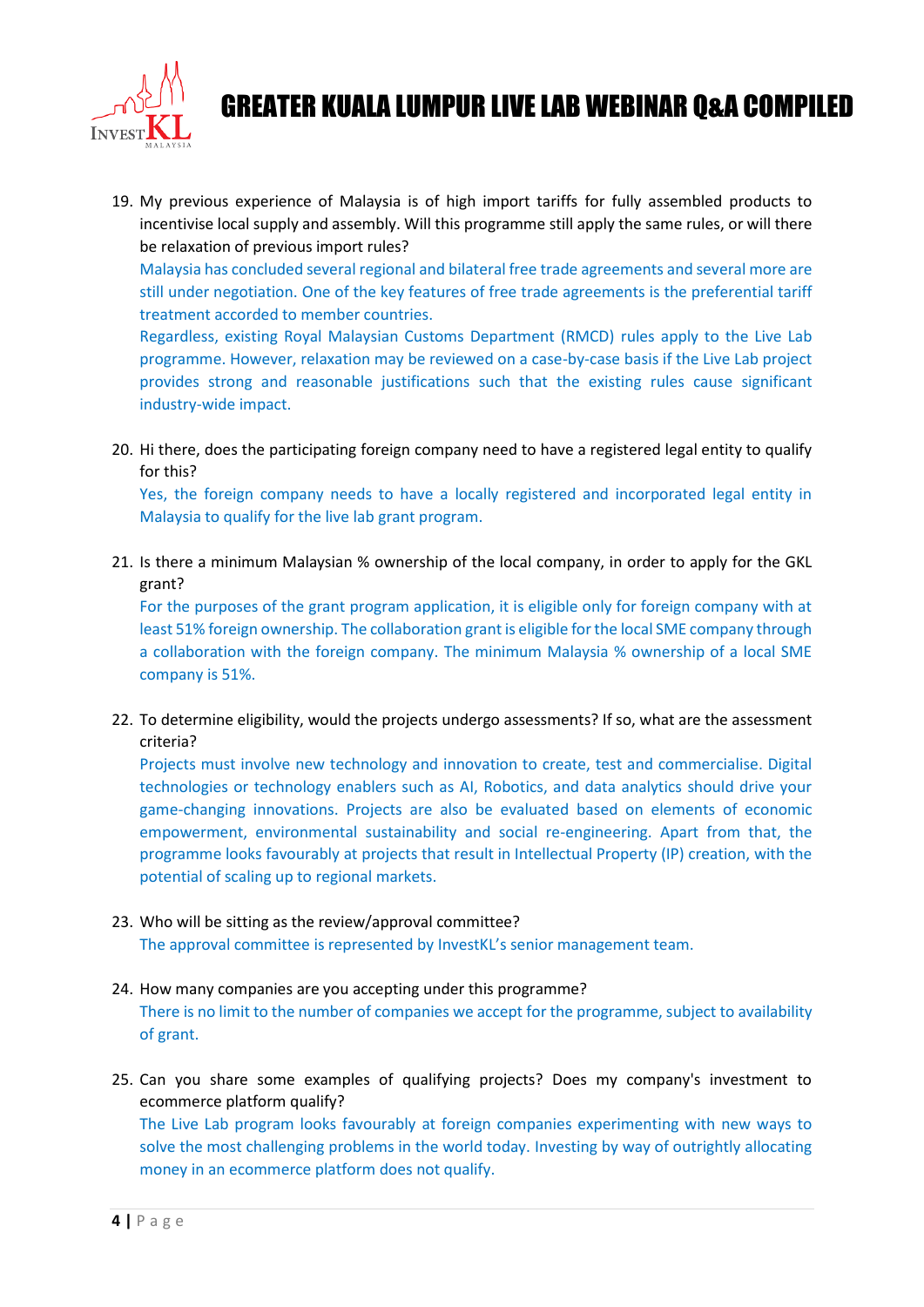

However, your investment company as the applicant company can qualify if you carry out activities such as the development of the ecommerce platform, create new high-skilled jobs, and collaborate with at least 2 local partners for research and development, or ideation and innovation.

26. You mentioned a 'talent program'. What do you specifically offer in terms of capability building? Under the GKL Live Lab programme, there is a grant of RM1,000 per local fresh graduate for expenses related to the training and development of up to 10 local fresh graduates until end of Year 1.

Apart from that, InvestKL has 2 talent programmes, namely, InvestKL Talent Programme (ITP), and Fit4Work (F4W). ITP is a talent development programme with an ultimate goal to produce future Malaysian global corporate leaders. ITP consists of three uniquely designed leadership identification and development tracks; the Apprentice Programme (for college and university students with clear leadership qualities), the Young Executive Programme (for potential leaders within the first 10 years of graduating), and the Senior Executive Programme (for qualified C-1 and C-2 leaders).

F4W is a talent training programme under the PENJANA initiative to enhance the essential skillsets of young Malaysian graduates required for the Global Services Industry. The programme is organised in selected universities and divided into four (4) cohorts of 100 participants each.

Details of both talent programmes can be found on InvestKL's website at [https://www.investkl.gov.my/initiatives/talent-programmes.](https://www.investkl.gov.my/initiatives/talent-programmes)

- 27. My company is considering two projects, regional IT hub and a healthcare project. Not a test bed per se, as we have some ideas on how it will look like. May we apply? For both, or limited to one? In order for us to advise further, it would be good if you can get in touch with us so that we may be able to get a better understanding of your ideas. Generally, a company may choose to have multiple projects parked under their live lab or have only 1 project under their live lab.
- 28. As participants are we expected to pay salaries for 10 local talents from day one? Once your application is approved, you are expected to pay a monthly basic salary of at least RM5,000 for 10 local talents, based on your committed deliverables and milestones for local talent hire. You have 12 months from application approval to fulfil the 10 local headcounts. However, in order to fully optimise the salary support, it is advisable to begin hiring as early as possible.
- 29. With existing market pressure in IT resources, as everyone looks to go digital, is it possible to include a small ratio of foreigners as staff? It is possible to include foreign employee for the project, but they will not be counted as part of the 10 local headcount, and they would not be entitled for the salary support.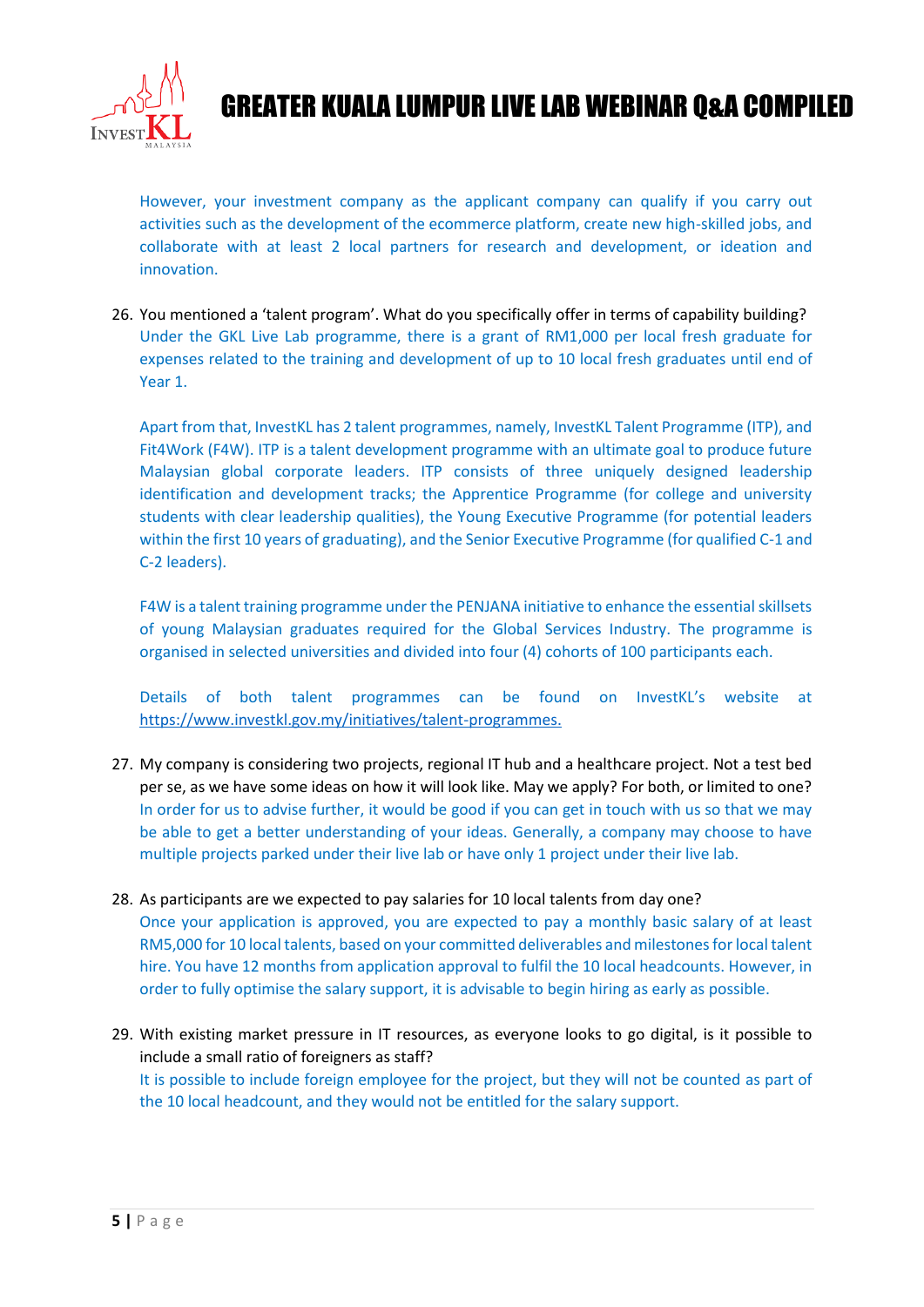

30. Does my company need to have a local entity to be eligible for this program? Would we qualify if my Company applies through a JV which we have with local SME? What would be the qualifying criteria in such situation?

It is required for the foreign company to have a locally incorporated legal entity to participate in the GKL Live Lab programme. The JV company should have at least a 51% foreign ownership.

31. I was told by MDEC that once my company apply for MSC, we are NOT allowed to apply for any other grants. Please elaborate.

GKL Live Lab program is a mutually exclusive project-based grant and not company-based incentive. In order to prevent tax cannibalisation and the same activities from being incentivised twice, a company may apply for the GKL Live Lab grant only if the Live Lab activities are not or have not been incentivised by other government incentives. In other words, if the MSC incentive includes the Live Lab activities, then your company will not be eligible for the GKL Live Lab program. We strongly advise you to consult with MDEC on the MSC activities.

- 32. Can we have our own evaluation method to hire graduates? Companies are free to evaluate and hire fresh graduate, as long as these graduates have less than 1 year professional work experience.
- 33. Can you help me understand all the non-financial support that you provide? Non-fiscal support extended to the Live Lab includes but not limited to business and ecosystem collaboration, talent facilitation, regulatory sandbox, branding and media engagements, and
- government agency liaison. More information can be found on our website at [https://www.investkl.gov.my/about-investkl/investkl-facilitation.](https://www.investkl.gov.my/about-investkl/investkl-facilitation)
- 34. Can you define collaboration, are these partners within the GKL sphere, external Malaysian partners, or even foreign partners? The collaboration grant is only applicable for collaborating partners that are Malaysian SMEs or academia institutes. As much as possible, the live lab activities should be carried out within GKL so that InvestKL may facilitate.
- 35. Are there any tax advantages for the MNCs who participate in this project? E.g. the salaries invested by MNCs who employ the required min. 10 headcount for the project. Thank you Other than the grants allocated to the projects, no tax breaks are given to the companies who participate in this programme.
- 36. Noted one of the application requirements is location at KL. Is this location referred to applicant's firm address or project location? The location requirement refers to the project location. For example, Proof-of-Concept (POC) can be outside of GKL, however, the development team has to be within GKL. As much as possible, the live lab activities should be carried out within GKL so that InvestKL may facilitate.